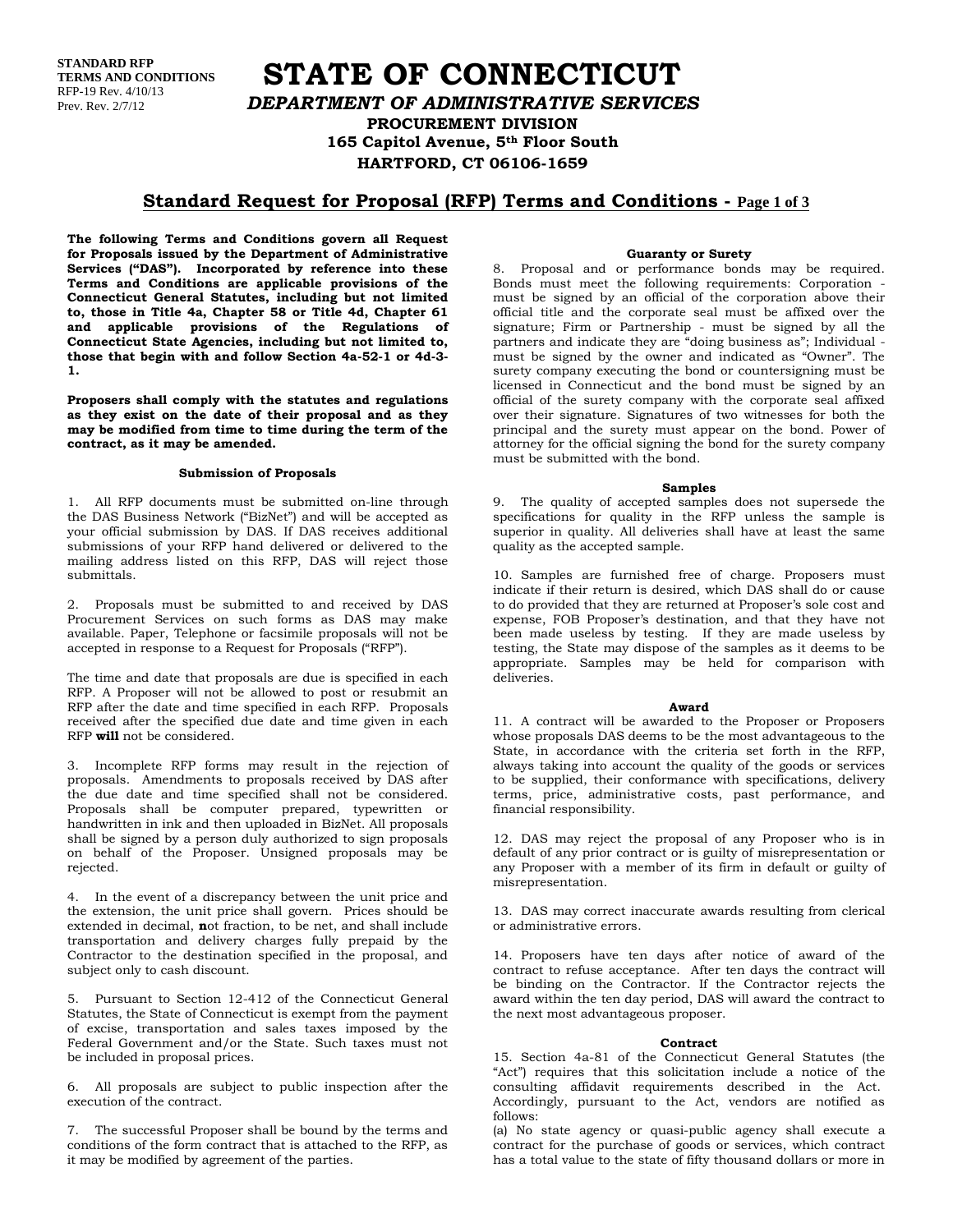**STANDARD RFP TERMS AND CONDITIONS** RFP-19 Rev. 4/10/13 Prev. Rev. 2/7/12

# **STATE OF CONNECTICUT** *DEPARTMENT OF ADMINISTRATIVE SERVICES* **PROCUREMENT DIVISION 165 Capitol Avenue, 5th Floor South HARTFORD, CT 06106-1659**

# **Standard Request for Proposal (RFP) Terms and Conditions - Page 2 of 3**

any calendar or fiscal year, unless the state agency obtains the written affidavit described in subsection (b) of this section. (b) (1) The chief official of the vendor awarded a contract described in subsection (a) of this section or the individual awarded such contract who is authorized to execute such contract, shall attest in an affidavit as to whether any consulting agreement has been entered into in connection with such contract. Such affidavit shall be required if any duties of the consultant included communications concerning business of such state agency, whether or not direct contact with a state agency, state or public official or state employee was expected or made. "Consulting agreement" means any written or oral agreement to retain the services, for a fee, of a consultant for the purposes of (A) providing counsel to a contractor, vendor, consultant or other entity seeking to conduct, or conducting, business with the State, (B) contacting, whether in writing or orally, any executive, judicial, or administrative office of the state, including any department, institution, bureau, board, commission, authority, official or employee for the purpose of solicitation, dispute resolution, introduction or requests for information or (C) any other similar activity related to such contract. "Consulting agreement" does not include any agreements entered into with a consultant who is registered under the provisions of Chapter 10 of the Connecticut General Statutes concerning the State's Codes of Ethics, as of the date such affidavit is submitted. (2) Such affidavit shall be sworn as true to the best knowledge and belief of the person signing the certification on the affidavit and shall be subject to the penalties of false statement. (3) Such affidavit shall include the name of the consultant, the consultant's firm, the basic terms of the consulting agreement, a brief description of the services provided, and an indication as to whether the consultant is a former state employee or public official. If the consultant is a former state employee or public official, such affidavit shall indicate his or her former agency and the date such employment terminated. (4) Such affidavit shall be updated no later than 30 days after the effective date of any such change contained in the most recently filed affidavit or upon submittal of any new bid or proposal, whichever is earlier.

(c) If a vendor refuses to submit the affidavit required under subsection (b) of this section, then the state agency shall not award the Contract to such vendor and shall award the contract to the next highest ranked vendor or the next lowest responsible qualified bidder or seek new bids or proposals.

16. Section 4-252 (the "Statute") of the Connecticut General Statutes requires that the Request for Proposal, of which these Terms and Conditions are a part, include a notice of the vendor certification requirements described in the Statute. Accordingly, pursuant to the Statute, vendors are notified as follows:

(a) The terms "gift," "quasi-public agency," "state agency," "large state contract," "principals and key personnel" and "participated substantially" as used in this section shall have the meanings set forth in the Statute.

(b) No state agency or quasi-public agency shall execute a large state contract unless the state agency or quasi-public agency obtains the written certifications described in this section. Each such certification shall be sworn as true to the best knowledge and belief of the person signing the certification, subject to the penalties of false statement.

(c) Any principal or key personnel of the person, firm or corporation submitting a bid or proposal for a large State contract shall certify on such forms as the State shall provide: (1) That no gifts were made by (A) such person, firm, corporation, (B) any principals and key personnel of the person, firm or corporation, who participate substantially in preparing bids, proposals or negotiated State contracts, or (C) any agent of such person, firm, corporation or principals and key personnel, who participates substantially in preparing bids, proposals or negotiating state contracts, to (i) any public official or state employee of the state agency or quasi-public agency soliciting bids or proposals for state contracts, who participates substantially in the preparation of bid solicitations or requests for proposals for state contracts or the negotiation or award of state contracts, or (ii) any public official or state employee of any other state agency, who has supervisory or appointing authority over such state agency or quasi-public agency; (2) That no such principals and key personnel of the person, firm or corporation, or agent of such person, firm or corporation or principals and key personnel, knows of any action by the person, firm or corporation to circumvent such prohibition on

gifts by providing for any other principals and key personnel, official, employee or agent of the person, firm or corporation to provide a gift to any such public official or state employee; and (3) That the person, firm or corporation is submitting bids or proposals without fraud or collusion with any person. (d) Any bidder or proposer that does not make the certification required under this section shall be disqualified and the state agency or quasi-public agency shall award the contract to the next highest ranked proposer or the next lowest responsible qualified bidder or seek new bids or proposals.

(e) Each state agency and quasi-public agency shall include in the bid specifications or request for proposals for a large state contract a notice of the certification requirement of this section.

17. The existence of the contract shall be determined in accordance with the requirements set forth above. However, the award of the contract is not an order to ship. Contractors may not begin to perform under the awarded contract until the Contractor and the State have executed the contract and thereafter the Contractor receives a written purchase order from an appropriate State entity.

18. With regard to a State contract as defined in Section 9-612 of the Connecticut General Statutes having a value in a calendar year of \$50,000 or more or a combination or series of such agreements or contracts having a value of \$100,000 or more, the authorized signatory to this submission in response to the State's solicitation expressly acknowledges receipt of the State Elections Enforcement Commission's notice advising prospective state contractors of state campaign contribution and solicitation prohibitions, and will inform its principals of the contents of the notice. See Contract Exhibit C.

19. Public Act 11-55 and Public Act 11-229 have amended the nondiscrimination provisions of the Connecticut General Statutes to add gender identity or expression to the existing protected classes and to require State contractors to adopt policies in support of the new statutes by means of an affidavit or resolution. Accordingly, attached as Form NDC is a form certification that the successful contractor must deliver executed at the time that it executes the Contract. The